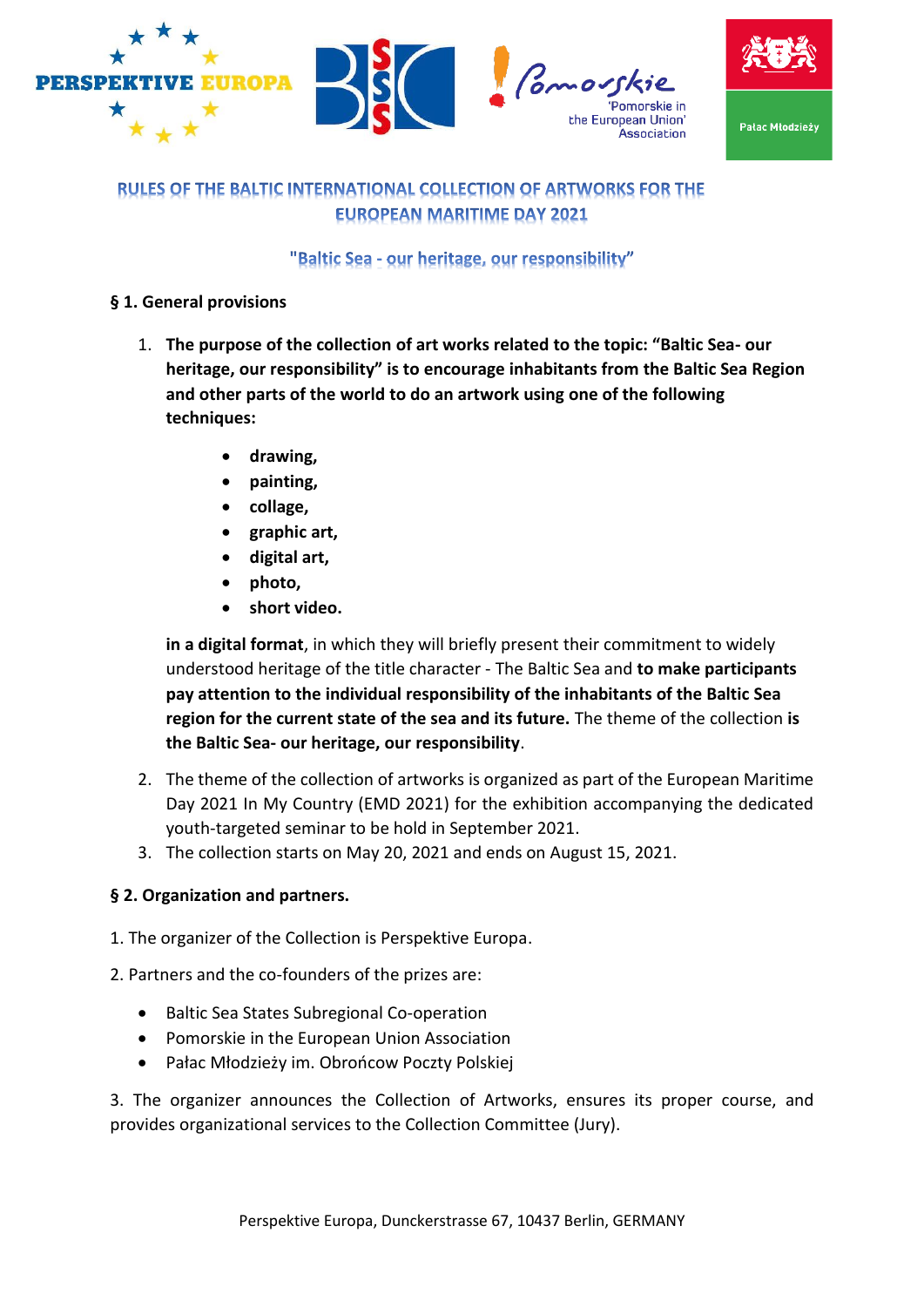





4. Information related to the Collection will be published on the Organiser's and partners website,i.e. [https://perspektiveeuropa.de/;](https://perspektiveeuropa.de/) [https://www.bsssc.com/;](https://www.bsssc.com/) [https://pomorskieregion.eu/;](https://pomorskieregion.eu/) and [https://pm.edu.gdansk.pl/pl.](https://pm.edu.gdansk.pl/pl)

#### **§ 3. Participation.**

1. The collection is open for everyone who is concerned about the heritage and future of the Baltic Sea.

- 2. Participation in the Collection is voluntary and free of charge.
- 3. Each work must be created and submitted to the Collection individually.
- 4. Each participant or team of participants may submit one artwork to the Collection.

5. The collection is open and single-stage.

### **§ 4. How to submit artworks.**

- **1. All artworks shall be made of 1 participant. Short video may be made by a group up to 3 participants.**
- **2. All artworks except short video shall be sent by email.**
- **3. The short video along with a scan of the signed application form shall be sent via the wetransfer.com platform.**
- **4. The recipient's email is [emd21@perspektiveeuropa.de](mailto:emd21@perspektiveeuropa.de)**
- **5. Maximum length of a submitted video work is 2 minutes in MP4 format and cannot exceed 2 GB.**
- 6. **Other submitted artworks shall be scanned. Entry file size must not exceed 4MB and is recommended to be at least 1200 pixels on the longest length.**
- 7. Scanned artworks must not include watermarks, borders, or signatures.
- 8. Scanned artworks must be uploaded in high quality JPEG or PNG format.
- 9. The submitted artworks cannot infringe the copyrights of other entities.
- 10. The collection entry may use its own works of words, music or mixed (word music), or foreign works, not covered by copyright or with a written consent/license of the authors (who have the copyright to these works).
- 11. Each artwork must be the sole property of the Participant and be free from legal defects and third-party claims.
- 12. Each artwork must be a new project, original, and not published anywhere before, nor can it be the subject of another collection.
- 13. Sending the collection work is treated as a simultaneous declaration that the work does not infringe the rights of third parties, economic and personal copyrights.

### **§ 5.**

The condition for participation in the collection is filling in the application form available on the website constituting Annex 1 to these Regulations and sending it in the form of a scan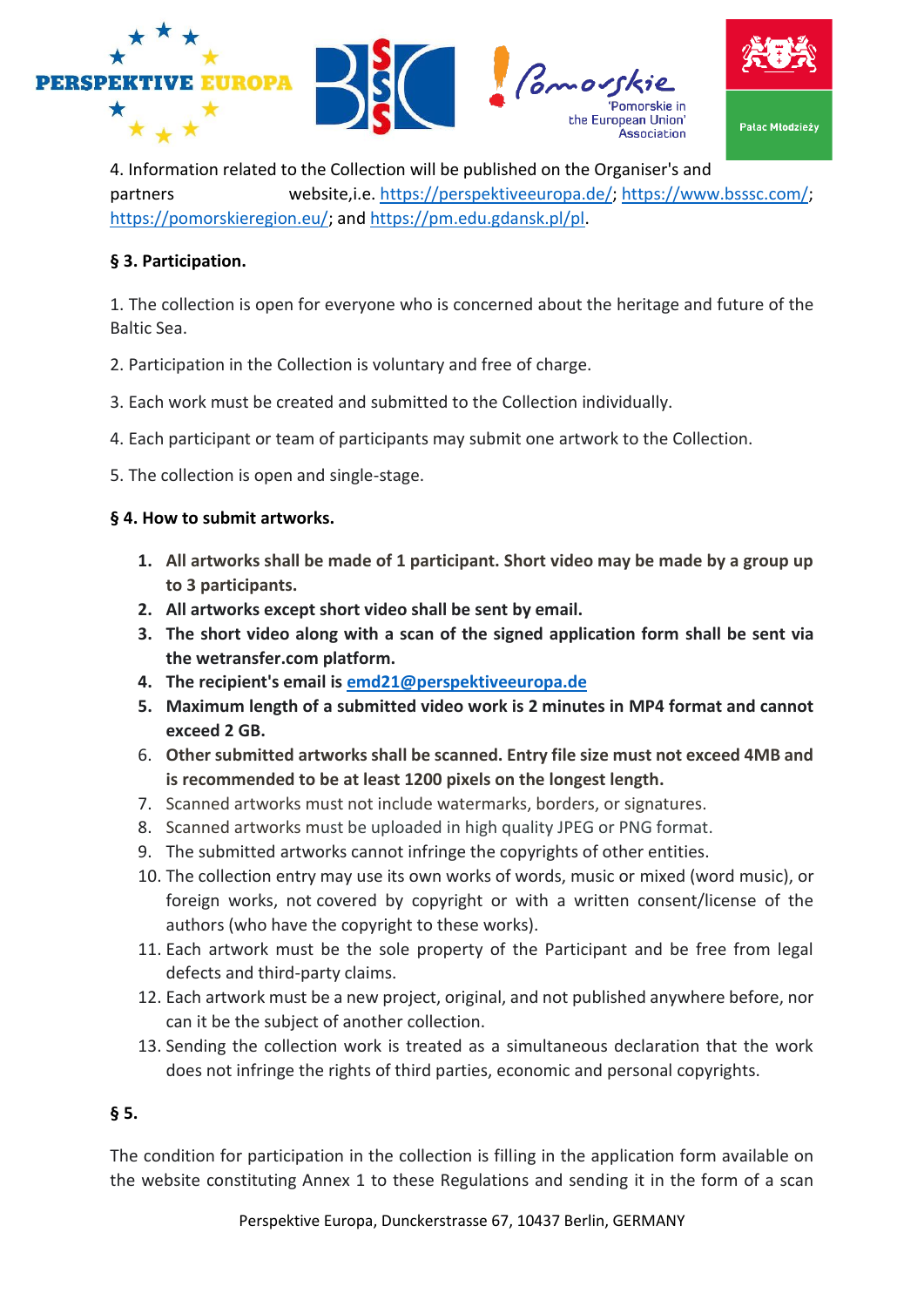







together with the address [emd21@perspektiveeuropa.de](mailto:emd21@perspektiveeuropa.de) with the collection entry. The form must be signed by the teacher who supervises the team and the students participating in the collection.

2. Works sent without the required application documents will not be admitted to the Collection.

3. Works that do not comply with the Regulations shall not be assessed by the Collection Committee (Jury).

4. By participating in the Collections, you accept the Rules of the Collection.

## **§ 6.**

Collection entries are accepted from the date of their announcement until August 15, 2021. Until 23:59 CET. Works sent after the deadline will not be admitted to the Collection.

1. The results of the collection will be announced on September 17, 2021, at the BSSSC Fun Page and bsssc.com

2. The authors of submitted artworks grant the Organizer and Partners the statutory right to publish and use the submitted project unchanged for promotional purposes. The project can be used in its entirety or the form of fragments. Use is permitted as long as trademarks exist.

# **§ 7. Selection process**

1. After assessing the fulfillment of all formal requirements referred to in § 4, § 5, and § 6, the works are assessed by the Selection Committee appointed by the Organizer.

2. The Collection Commission is appointed by the Organizer.

3. The task of the Collection Committee is to evaluate the works and select the authors whose artworks are to be used within the collection.

4. The decisions of the Collection Committee are final and cannot be appealed against.

### **§ 8. Awards**

1. The Collection Committee will select the most interesting art works that will be the art of the digital exhibition, which authors will receive various surprise-awards related to the Baltic Sea Region.

2. All participants will receive participation diplomas sent to the e-mail address provided in the application.

3. Surprise-awards shall be sent to the postal address mentioned in the Application Form.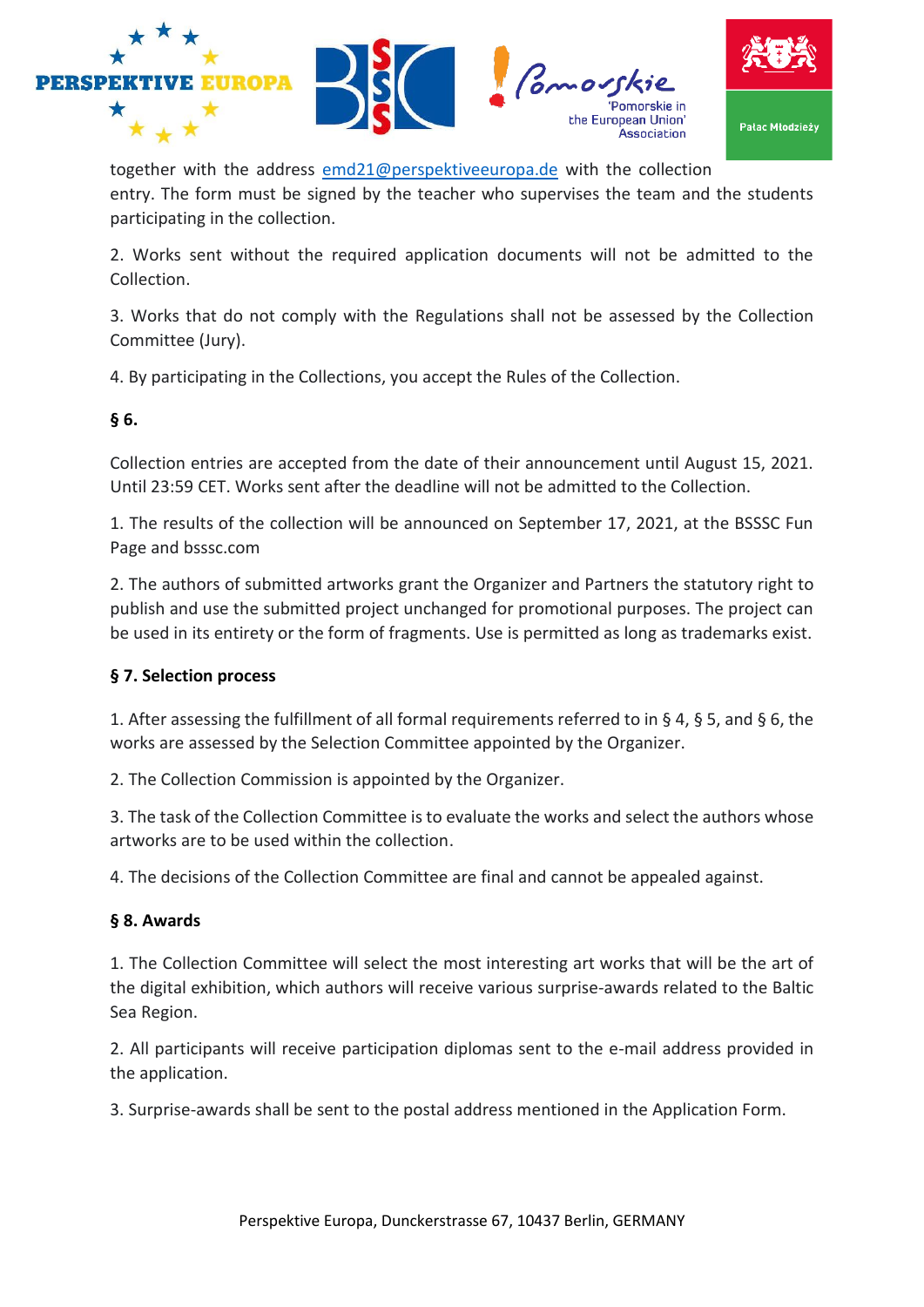





Pomorskie in

Acenciation

### **§ 9. Final provisions**

1. The Organizer reserves the right to cancel or postpone the Collection or its date and reserves the right to amend the Collection Regulations. Information about any modifications will be published on the Organiser's website referred to in § 3 point 3 of the Collection Regulations.

2. In matters not regulated in the Collection Regulations, the Organizers decision is to be treated as final. There is no appeal against the Organizer's decision.

3. In case of questions, participants may contact: [emd21@perspektiveeuropa.de](mailto:emd21@perspektiveeuropa.de)

4. The Organizer is not liable for damages caused by incorrect or outdated data provided by the Collection Participants.

5. The organizer does not cover the costs related to the preparation of projects and application documents.

6. Submitting works for the Collection is tantamount to accepting the Regulations.

7. By entering the Collection, the Participant declares that she/he agrees to use her/his artworks for the Collection and that the submitted works are her/his sole property and do not infringe the rights of third parties or applicable law, and that the proposed designs are new, original, and have not been published anywhere before. The participants bear full legal responsibility in the case of the lack of the right to submit their work in the collection or infringement of copyrights and/or personal rights of third parties.

8. Application for the Collection requires consent to the processing of personal data by the Organizer to conduct the collection, select winners, award prizes send surprises, and for promotional and information purposes related to the Collection, by the provisions of section Regulation (EU) 2016/679 of the European Parliament and of the Council of 27 April 2016 on the protection of individuals concerning the processing of personal data and on the free movement of such data, and repealing Directive 95/46 / EC (GDPR). The consent form is included in the application form, Annex 1 to the Regulations. Information on the processing of personal data by the Organizer is included in Appendix 2 to the Collection Regulations. 9. If the Participant withdraws the consent to the processing of personal data, the application form containing his personal data will be immediately destroyed. 10. These Regulations come into force on the day of publication of the collection notice.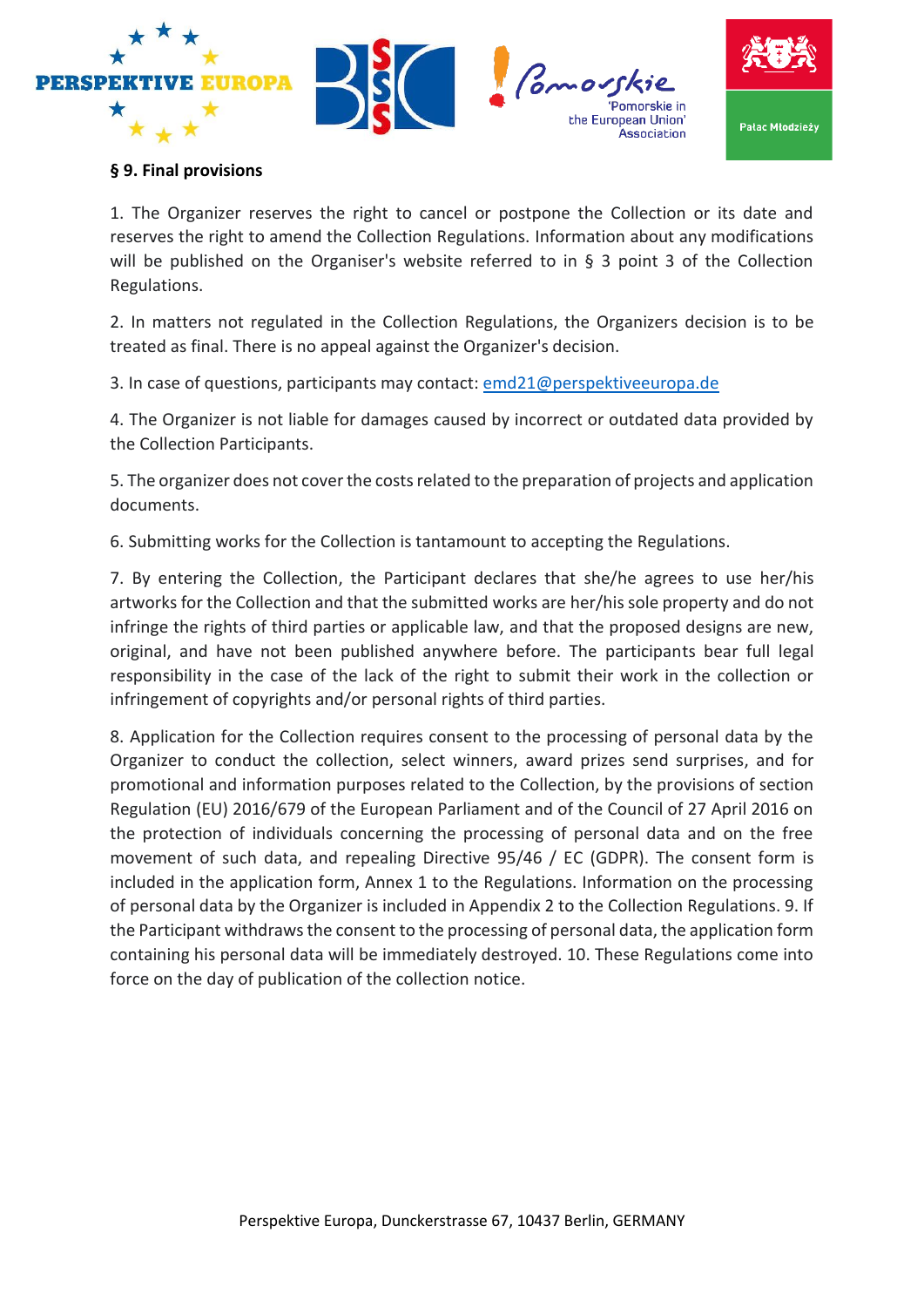





Annex 1 to the Rules of the COLLECTION **"**Baltic Sea our heritage our responsibility" **APPLICATION FORM**

| <b>NAME</b><br>OF<br>AND<br>SURNAME<br>PARTICIPANT/PARTICIPANTS: |  |
|------------------------------------------------------------------|--|
|                                                                  |  |
| TITLE OF THE WORK:                                               |  |
| AGE:                                                             |  |
| CITIZENSHIP:                                                     |  |
| <b>TELEPHONE NUMBER:</b>                                         |  |
| E-MAIL:                                                          |  |
| <b>CORRESPONDENCE ADDRESS:</b>                                   |  |

I agree to the processing of personal data of my child by Organizers of the Collection for the purposes connected with the organization of the Collection according to Art. 6(1)(A) of the Regulation (EU) 2016/679 of the European Parliament and of the Council of 27 April 2016 on the protection of natural persons concerning the processing of personal data and on the free movement of such data, and repealing Directive 95/46/EC (GDPR) to the extent necessary for the proper conduct of the Collection, selection of Laureates, awarding prizes and for promotion and information purposes related to the Collection

I hereby declare that I have familiarised myself with the Rules of the collections which I accept and shall apply.

I declare that I have familiarised myself with the information included in Annex 2 to the Contest Rules, implementing an information obligation set forth in Art. 13 of GDPR, concerning the processing of my personal data, I have also familiarised myself with my rights, referred to in Art. 15 – 19 and 21 of GDPR.

I give consent for my personal data included in this application form to be processed by Perspektive Europa Dunckerstrasse 67, 10437 Berlin, Germany to conduct the collections in the framework of the European Maritime Day 2021, In My Country.

…………………………………………………

**Date and a legible signature of participant/PARTICIPANTS (over 18 yo) or parent/carer of the participant (under 18 yo)**